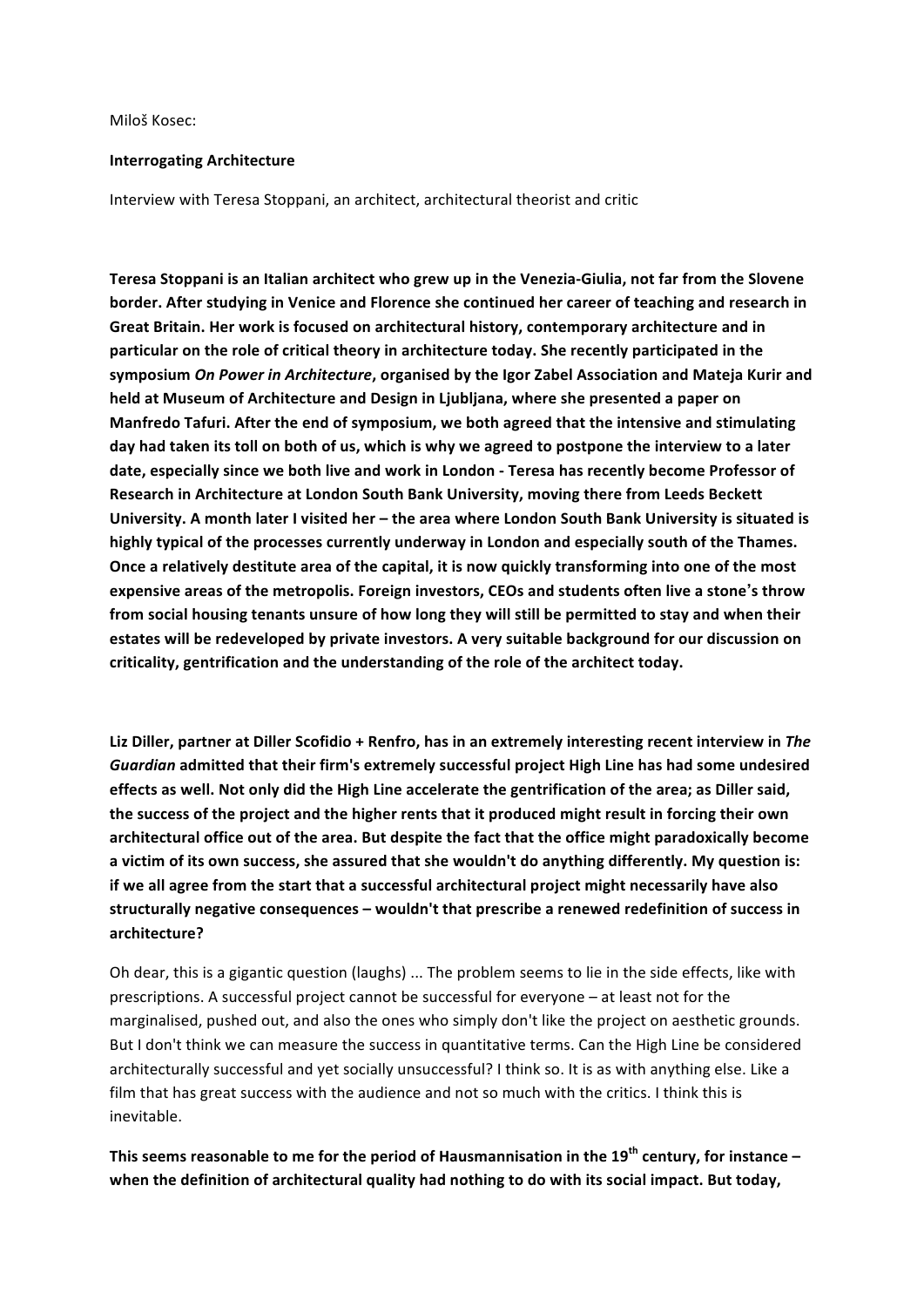# with architects' obsession with sustainability, participation and social effects of their work ... Doesn't this mean that such an "ethical turn" should result also in a redefinition of architectural **quality?**

I would prefer to say that the social has always been an eminently architectural question. It is not about the fact that today we cannot escape architecture's social content – we never could. Simply because architecture is predominantly a social discipline  $-$  even if you're building your own house. Architecture cannot escape its social effects.

Interestingly, just before this interview I was discussing the High Line project with one of my students. Perhaps the key issue here is the architect's intention. When shall the architect stop with his or her work? Will it stop with the computer aided design produced in the office, with the involvement on the construction site, or perhaps only after the building is already in use? Anticipating the effects of such a complex public infrastructural project as the High Line is highly unpredictable. In this sense, it is an excellent example of the ambivalence of the different functions architecture performs. The High Line certainly highlights the problem of architectural responsibility, but in the end the architect cannot be responsible for everything.

The moment that a building is "emancipated" from its author and let into the world, starting to react very differently to anything the architect did or didn't conceive, is truly one of the most fascinating aspects. Since we are in these days commemorating the centenary of the October Revolution I always think how interesting it is that all the revolutionary event had to take place within the buildings of the ancient regime, its ideological opposition. It seems that architecture always has the potential to "deceive" the intentions of its own author.

All the talk of flexibility in architecture addresses precisely this notion. Architecture is always produced, defined, articulated anew. Is this its weakness or strength? I'm sure it's a positive quality, regardless of naming it flexibility, or multipurpose-ness or ...

**I** agree, but at the same time I find it interesting that architects tend not to deal with this "afterlife" of their otherwise carefully-conceived designs. If I return to gentrification - often it seems as if it is a coincidental and unpredictable result, but in fact it is the natural outcome of a successful project. And in the case of Diller where it might through its own success push out the architects who designed it, it is especially clear.

It also says a lot about architects' incomes (laughs).

### **Can the architect act differently?**

Definitely; but I'm not sure if this is primarily up to the activity of the architect. Here the question of normative and legislation becomes key - it could redefine the relations between different values, taxes, limitations and mutual obligations ... These are the things where the architect never had much power. It is the same today when these things are less and less a matter for a central authority, and more and more a result of cooperation and integration of different actors. The architect is only one of these actors. But we mustn't forget about the ambivalence between the technical and wider professional knowledge of the architect. With his or her knowledge of spatial and social phenomena the architect can exert a decisive (though never formalised) influence. An architect who is merely a service provider is not an architect. To be able to influence the initial conditions of the project itself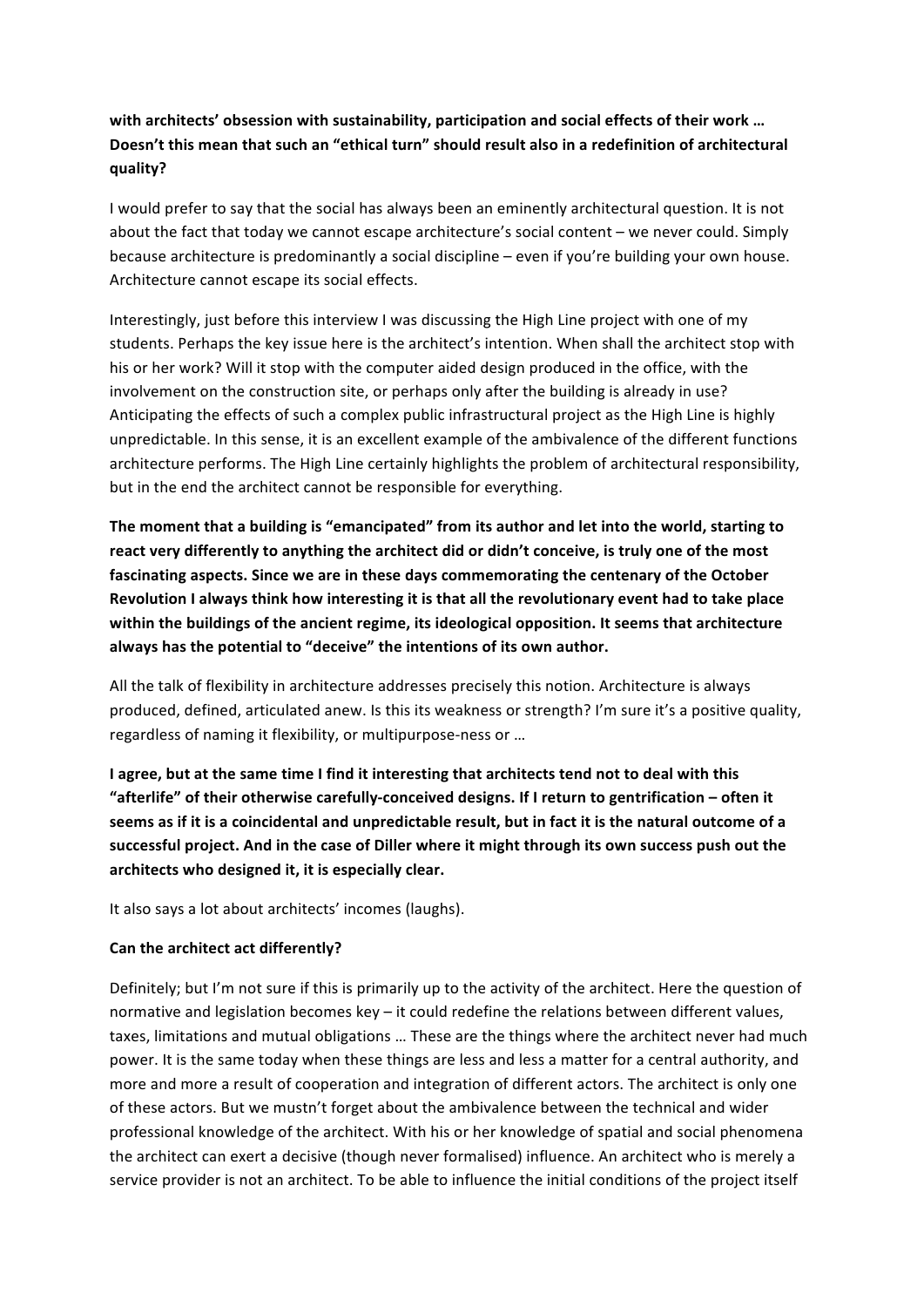through professional knowledge is a key characteristic of the architect. This brings up the problem of the education of the architect - something that is part of an extensive public debate in the UK at present. It is anachronistic that these key points are not addressed by universities. But I think there is a need to preserve the key ambivalence of the architect I was mentioning: I would call it "specialised generalist". Education in this aspect of the profession crucially affects the later professional role of the architects as coordinators of projects. I am often part of multidisciplinary groups myself, and usually I don't talk much, but at the end we always come to the question: but who is ultimately responsible for the whole project? And it is invariably me, as the architect in the team, even if I am not a practicing architect. This is an implicit recognition of the mediating role of the architect. We can find something similar to that already in Vitruvius, with a bit of [post?? rationalisation?] [retroactive rationalisation]. It is an interesting and difficult question which perhaps explains why we still call it Architecture and not something else. I firmly believe in this and I think it is key to the rethinking of the current role of the architect. After all the word "architect" doesn't mean an individual, a white male of a certain age anymore; it often includes a whole group of different knowledges within a network of cooperating individuals. Is this the end of the "architect"? No, it is merely changing.

### **I'm sometimes afraid that the architect today might become only a communication tool, a** mediating infrastructure that would sacrifice its own autonomy ...

I actually like the idea of the architect as infrastructure – as long as this infrastructure is not designed by an engineer (laughs). I would call it enabling, and you call it infrastructure, but I like it. But a part of this non-quantifiable process would always have to be a break, a stop, a decision: an almost irrational element. Which I don't think of in the sense of nonsensical. Yet, without that moment, a completely rational process can have as an outcome different and equally valid solutions. The moment of decision can only be introduced through practice, through experience. In the past, this would have perhaps been called apprenticeship – the word has today become popular again. But it is an old idea, that there is a form of knowledge that is not necessarily verbal or expressed in form of a narrative. That there exists also a different way of learning. After all, architects go through a process of education that lasts far longer than just the time in architecture school. I think this is where the uniqueness and ambivalence of the architectural profession is, and that should be maintained. So: infrastructure, but not only in the sense of a tool.

# At the September event in Ljubljana there was a lot of talk about critical theory. You yourself were talking about Tafuri and his "pessimistic" critique of architecture that is often understood as a culde-sac of critical theory which we cannot break free from since the '70s. But isn't precisely pessimism, posing hard questions and rethinking the existing, the only consistent way to attempt **for a more optimistic future?**

I'm a "dinosaur" in this regard and I believe in critical theory. Being critical enables the practice, whether it is writing, architecture, or something else ... Criticality is present in the work itself, even if the author perhaps claims to be "post-critical", whatever that is ... If pessimism is a way of asking questions that are not afraid of cul-de-sacs, this is even more important in today's situation. I think that such criticality never completely disappeared. It is present in architecture in the self-critical nature of the project, which can later be overcome, concealed or suppressed ... But it has to be present in a certain moment in order to produce solutions. Such pessimism never stops by itself, it always digs deeper, it is incredibly active, loud, propulsive, it is not afraid, and is therefore a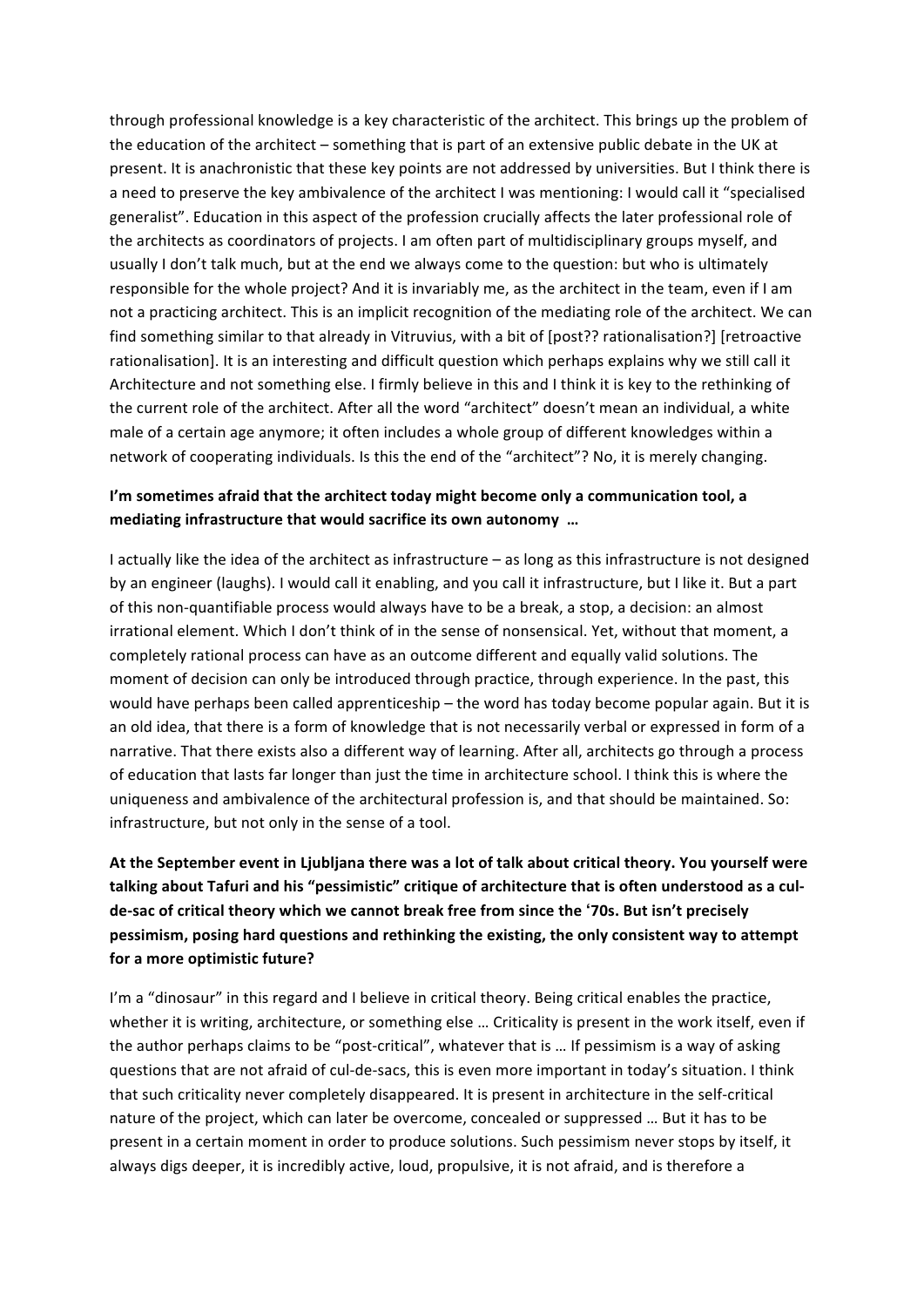necessity. I sound old fashioned now, but I don't care – this is the core of the role of the project and of the architect.

### In your past work you've also thematised Koolhaas – an architect who seems to be as far from **Tafuri as possible. But you have linked his** *Delirious New York* **and his "retroactive manifesto" for Manhattan precisely with Tafuri's work.**

Koolhaas never really explains why he uses the word "delirium". Of course, I looked at its psychoanalytical definition. Freud links the word to erasure, which I find very interesting. Erasure is not always complete; it can only be partial and incomplete. Koolhaas illustrates this with the blueprint. I concentrated on the breaking points of, let's call it, Koolhaas's "historical project". He needs to stop at a certain point, so he can become something else and return to architectural practice. The process reaches a point where continuation with words would be senseless, even with such a polemical manifesto as *Delirious New York*. This break is also where one could sense continuity between Koolhaas's early theoretical work and his current practice.

And this links him to Tafuri. Tafuri identifies the role of architecture, and carves out for himself the role of its historian - but the sort of historian that is not afraid of the anxieties and conflicts of the present. In the end, he devotes himself particularly to the unresolved moments. If Koolhaas's delirium, in a sort of a clinical definition, produces a shift from the text towards the project, and a renunciation of polemical activity, we're talking here about a different sort of history – a return to crisis, to the cul-de-sac we mentioned earlier when talking about critical theory. I don't advocate continuity where everything merges into a unified story. These shifts or radical breaks are a sort of restart, but not from zero point. In one way or another, through affirmation or negation, we build on everything that already was, and this is in my opinion the crucial quality of architecture.

I teach architectural history but I'm not a historian. This is important for me - because I try to identify in architectural history the reoccurring problems. It is a sort of interrogation of architecture  $-$  what is architecture, what it does and in what way, again and again. Architecture can never identify itself precisely, which is why it is obsessed with the search for its origins. This is why it pretends it is the most material and most solid of the arts, but in reality it is the weakest and the least self-assured.

# Obsession with the origins of architecture is truly interesting – especially since the profession of architect (as opposed to architecture itself) is relatively recent, at least in its current form. Is this a **retroactive establishing of one's own professional indispensability?**

I prefer to think that the profession of the architect is older than a couple of centuries. With this I mean the profession that unifies the intellectual, the designer and the coordinator of the building process. Perhaps what you're talking about is true for the 20<sup>th</sup> century architect. But the contemporary architect is more and more alike to the one of centuries ago, when the idea of collective building by master masons resulted in the construction of cathedrals. It is getting harder and harder to sign a project with a single name; the multitude of authors is a little bit like that of the stonemasons who carved their names in their stonework. Perhaps we're moving in this direction, though of course not as a pure return of the past. We spoke of pessimism earlier, but I'm more and more optimistic. It seems that contemporary practice involves something we're not exactly capable of naming or defining, and yet it persists.